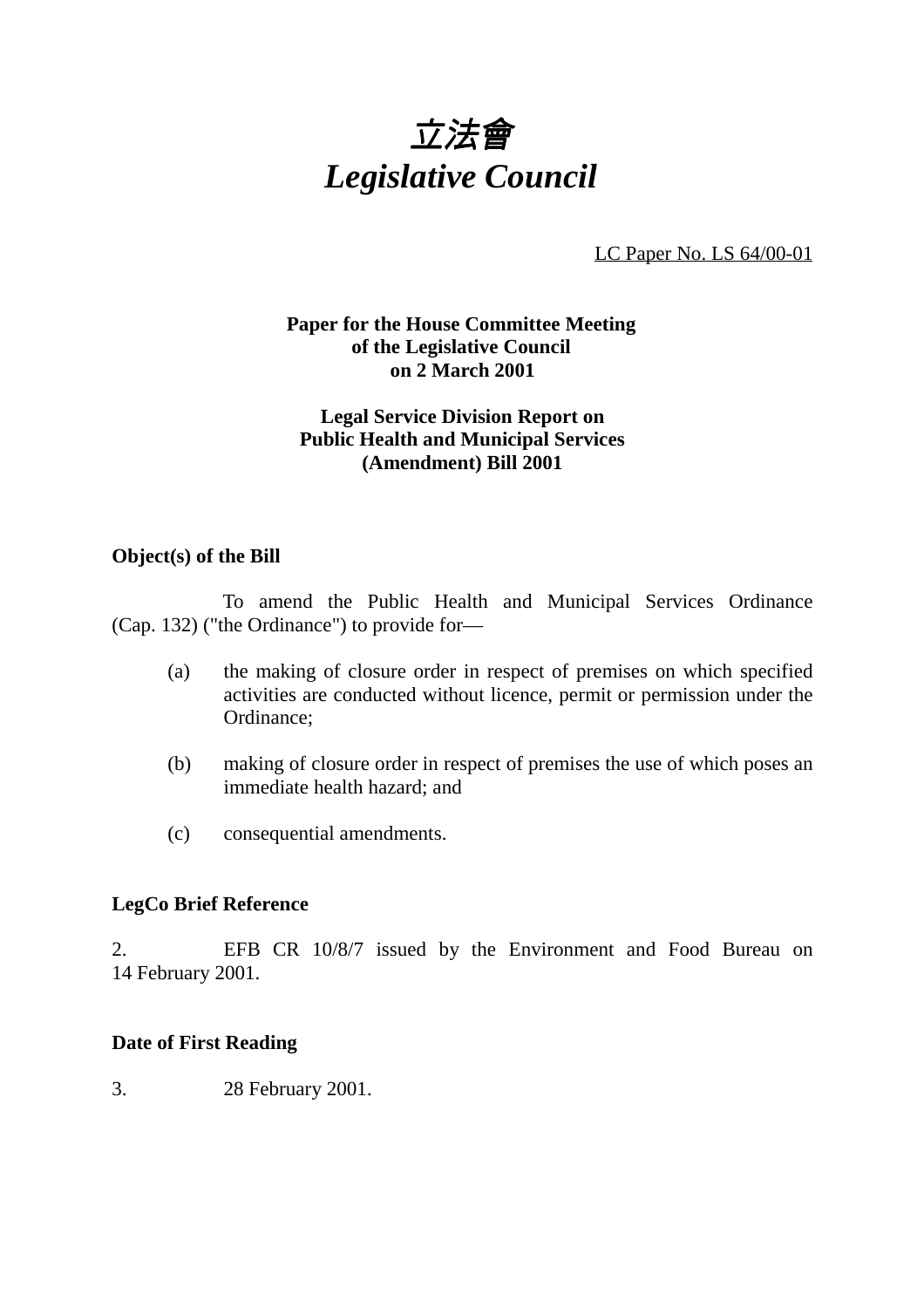# **Comments**

# *Unlincensed food establishments*

4. Under the existing statutory scheme, the licensing authority, the Food and Environmental Hygiene Department ("the Department") has, in the first instance, to prosecute the operator of an unlicensed food establishment by summons and secure a conviction before applying to a magistrate's court ("the court") for a Prohibition Order prohibiting the use of the premises or vessel for a purpose specified in the order. The Department can apply for a closure order in respect of the premises or vessel only if the Prohibition Order has been breached and the operator convicted. According to LegCo Brief, the whole process may take as long as nine months.

5. To tackle the problem of unlicensed food establishments more effectively, the Administration proposes to add new section 128B to the Ordinance to empower the Director of Food and Environmental Hygiene ("the Authority") to apply to the court direct for a closure order in respect of unlicensed premises which are used to conduct activities mentioned in new section 128A(1). The activities mentioned in new section 128A(1) include the use of premises—

- (a) as food premises that are required to be licensed under the Food Business Regulation (Cap. 132 sub. leg.);
- (b) for sale of restricted food specified in Schedule 2 to the Food Business Regulation;
- (c) as a slaughterhouse that is required to be licensed under the Slaughterhouses Regulation (Cap. 132 sub. leg.);
- (d) as a milk factory that is required to be licensed under section 14 of the Milk Regulation (Cap. 132 sub. leg.); and
- (e) on which any frozen confection as defined in section 3 of the Frozen Confections Regulation (Cap. 132 sub. leg.) is manufactured.

The court shall rescind the closure order on specified grounds. It is an offence for a person, other than a public officer in the course of his duty, to enter or remain on any closed premises. The Authority may dispose of any perishable food that requires to be immediately disposed of or animal that is found on the premises. The owner may submit a claim against the Authority for the return of the same with payment of expenses incurred in the removal and storage of it, if necessary.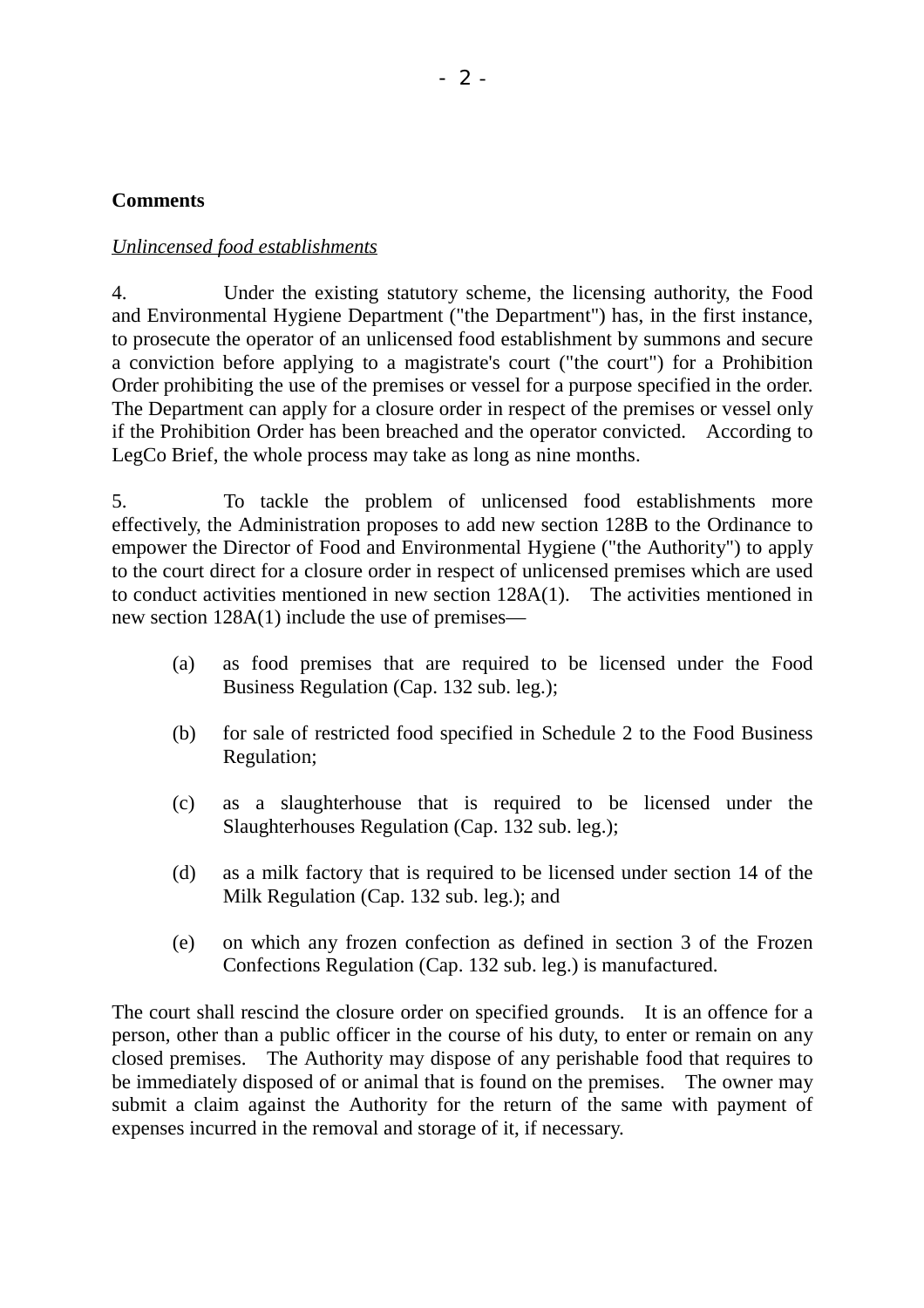### *Unhygienic food establishments*

6. Under regulations 19 and 24 of the Prevention of the Spread of Infectious Diseases Regulations (Cap. 141 sub. leg.), the Director of Health is empowered to isolate and disinfect any premises including food establishments. However, the Regulations cannot be invoked to deal with food hygiene incidents caused by factors other than infectious diseases.

7. To tighten the control on unhygienic food establishments, the Administration proposes to add new section 128C to the Ordinance to empower the Authority to make a closure order to close premises immediately, if he is satisfied that any activity conducted on the premises poses immediate health hazard. The term "immediate health hazard" is defined under new section 128A(3) to include—

- (a) because of the location, construction or state of the premises, the condition of the premises is such that it renders any food supplied from or handled or sold on the premises to be so contaminated or tainted that it is unfit for human consumption;
- (b) the water used in preparing food or in washing utensils comes from a contaminated or unapproved source, rendering any food supplied from or handled or sold on the premises to be unfit for human consumption;
- (c) as shown from inspection findings, data from epidemiological investigation or other laboratory evidence, any food supplied from or handled or sold on the premises is contaminated with pathogens, biotoxins, chemicals or other substances rendering the food unfit for human consumption; and
- (d) the premises are infested with vermin to such extent that any food supplied from or handled or sold on the premises is contaminated or tainted, and becomes unfit for human consumption.

A person who is aggrieved by the order may appeal to the court against it. The Authority may also on his own initiative or on the application of any person having an interest in the premises rescind the closure order, if he is satisfied that the immediate health danger has been eliminated. If the Authority refuses to rescind the order as applied, the applicant may appeal to the court against the Authority's decision. It is an offence for a person, other than a public officer in the course of his duty, to enter or remain on any closed premises. The Authority may dispose of any perishable food that requires to be immediately disposed of or animal that is found on the premises. The owner may submit a claim against the Authority for the return of the same with payment of expenses incurred in the removal and storage of it, if necessary.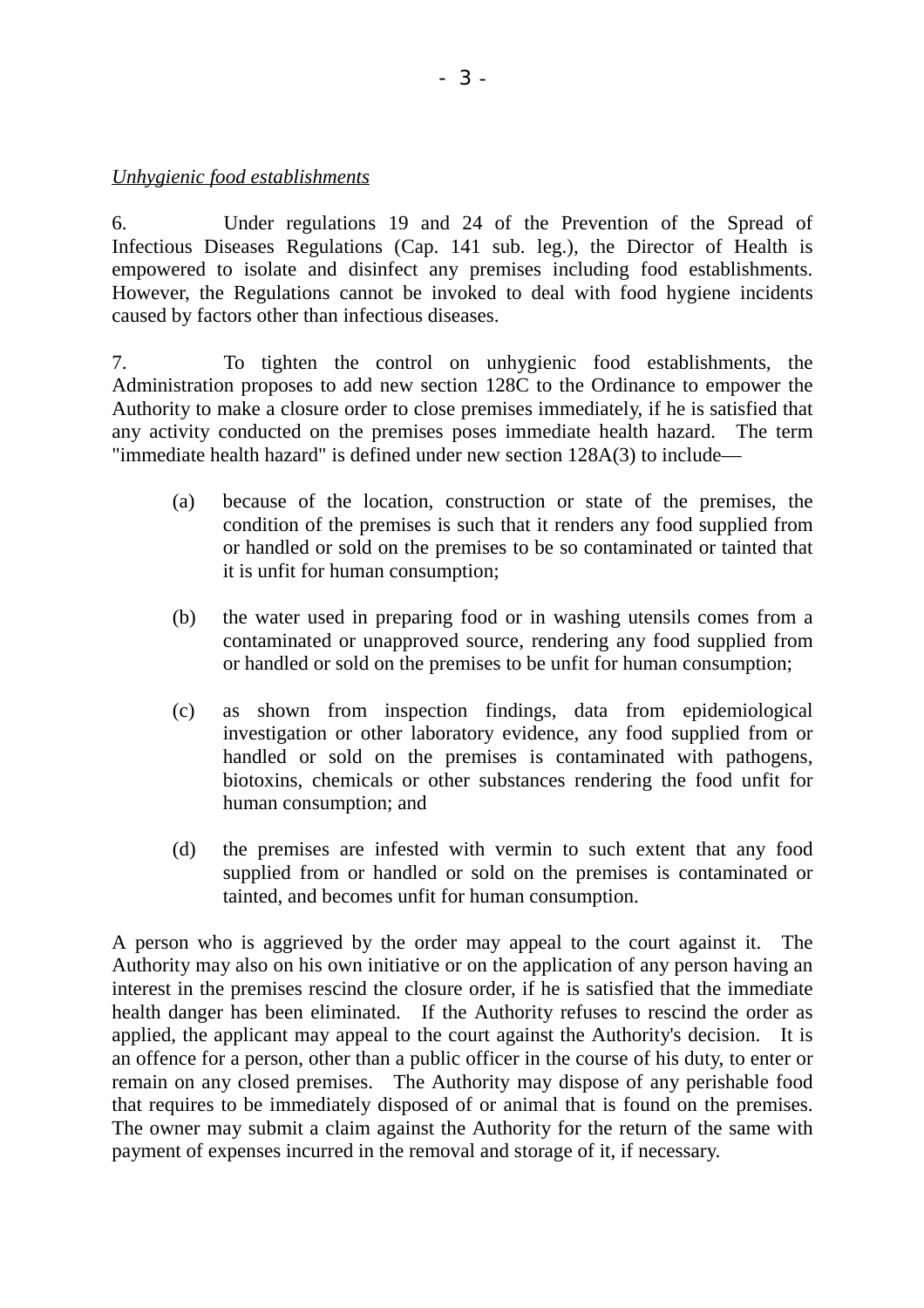8. The Legal Service Division has raised a number of queries concerning the legal and drafting aspects of the Bill with the Administration **(Annex I)**. The Administration has agreed, in its reply **(Annex II),** to certain points raised by us and agreed to move corresponding Committee Stage amendments to the Bill. Other points not agreed to are being studied.

### **Public Consultation**

9. According to LegCo Brief, the Administration has consulted the Advisory Council on Food and Environmental Hygiene and the trade on the proposals in the Bill and the response was generally positive.

### **Consultation with the LegCo Panel**

10. The Food Safety and Environmental Hygiene Panel was consulted about the legislative proposals at its meetings on 8 January 2001. Although members supported in principle the legislative proposals, some of them expressed concerns over the procedural safeguards against any possible abuse by the Authority to make closure order.

### **Conclusion**

11. The Bill contains a number of important proposals. One of them is to empower the Authority to make an immediate closure order in respect of any premises the use of which for certain food business purposes constitutes an immediate health hazard. The Legal Service Division is still studying the Administration's response to our queries about the legal and drafting aspects of the Bill. Members are recommended to form a Bills Committee to study the proposals in detail both from the policy and legal point of view.

Prepared by

Lam Ping-man, Stephen Assistant Legal Adviser Legislative Council Secretariat 28 February 2001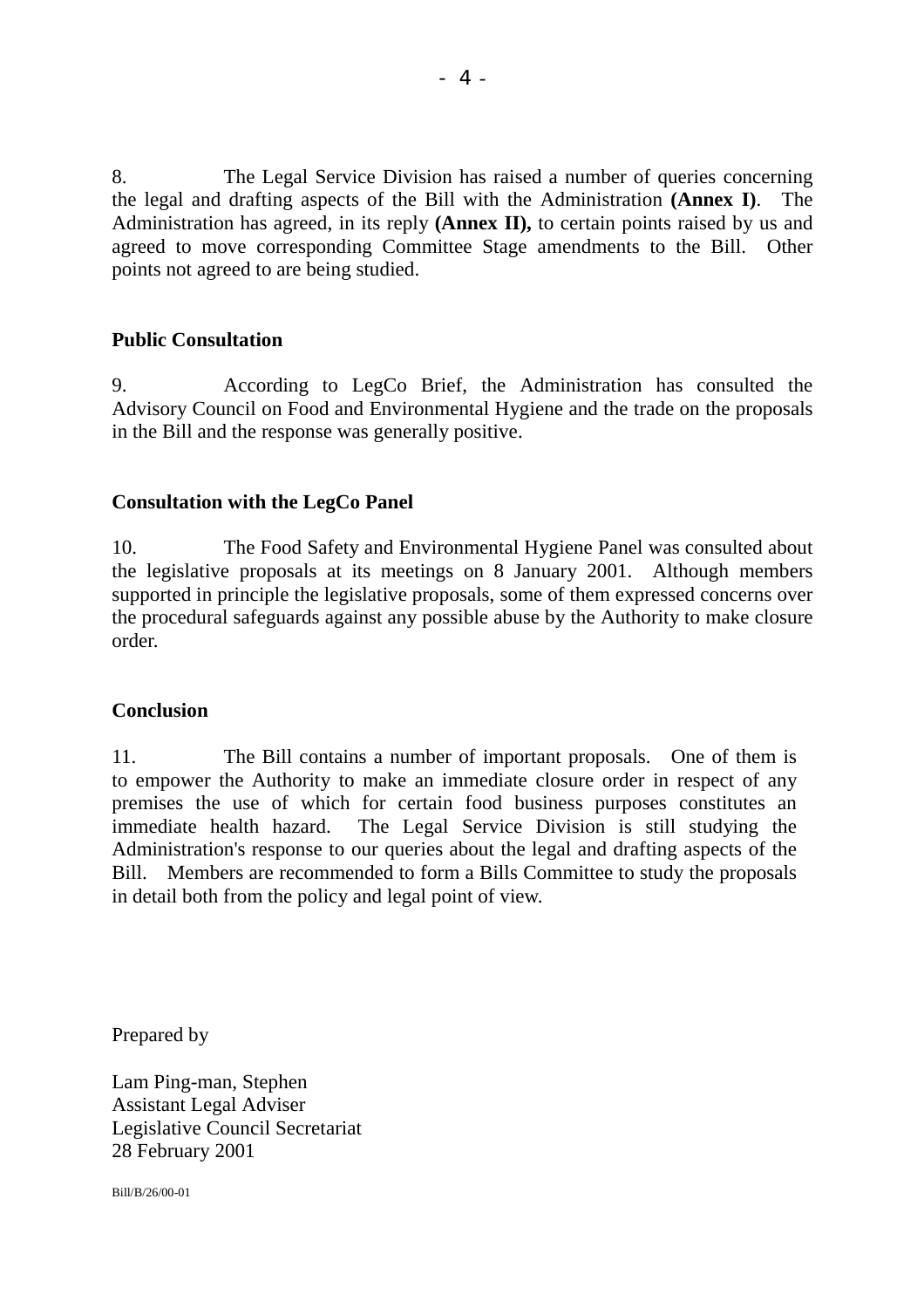# **Annex I**

LS/B/26/00-01 2869 9468 2877 5029

Secretary for Environment and Food (Attention: Ms Eva To Principal Assistant Secretary) Environment and Food Bureau 10/F Citibank Tower 3 Garden Road Central Hong Kong

21 February 2001

**BY FAX** Fax No. : 2136 3281 Total no. of  $page(s)$ : (4)

Dear Ms TO,

# **Public Health and Municipal Services (Amendment) Bill 2001**

We are scrutinizing the legal and drafting aspects of the Bill and would be grateful for your clarification of the following points-

# *New section 128A(1)(b)*

Would it be appropriate to widen the scope of activities in the provision, which only covers sale, offer or exposure for sale, to the same extent as those covered in section 30(1) of the Food Business Regulation (Cap. 132 sub. leg.)?

### *New section 128A(1)(c)*

Would it be appropriate to widen the scope of "premises used" to "premises used and occupied" as covered in section 9(1) of the Slaughterhouses Regulation (Cap. 132 sub. leg.)?

### *New section 128A(1)(d)*

(i) Why is it necessary to make reference to regulation  $14(2)$ ? There is no similar reference to relevant Regulation in new section 128A(1)(a) and (c).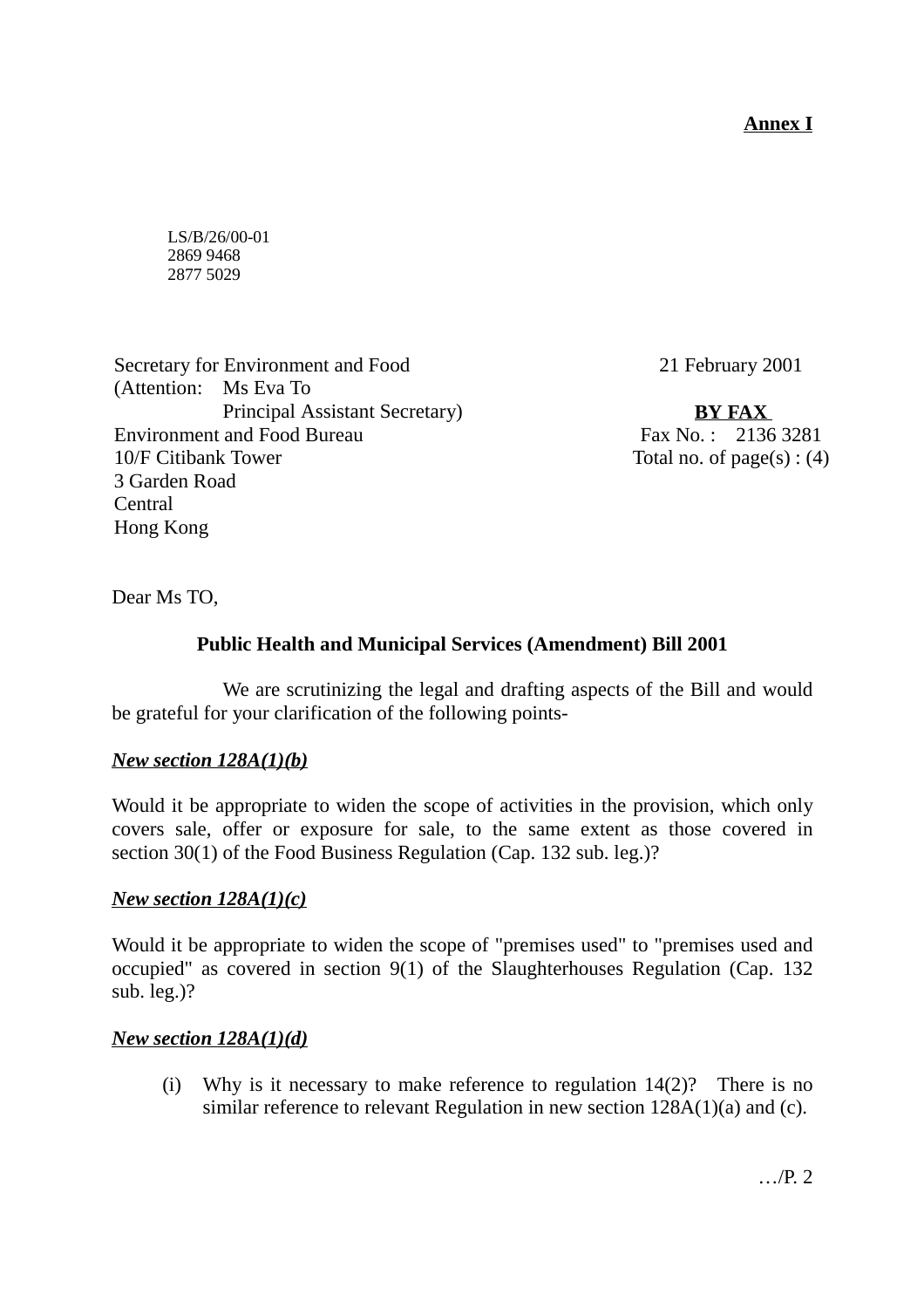(ii) Should the reference, if necessary, be "section 14(2)" instead of "regulation 14(2)"?

### *New section 128A(1)(e)*

Why is it necessary to make reference to section 3? There is no similar reference to relevant Regulation in new section 128A(1)(a) and (c).

### *New section 128A(2)*

In the definition of "immediate health hazard", is it necessary to extend the activities covered in the definition to include those covered in new section 128A(1)(b) and (e), for example "offered or exposed for sale" and "manufactured"?

### *New section 128A(3)(b)*

Is it necessary to define "unapproved source"?

### *New section 128B(1)*

- (i) Paragraphs (a) and (b) enumerate the matters to be covered under new section 128B. The scope of paragraph (b) is clear since it is consistent with that of new section 128A(1). However, the scope of paragraph (a) appears to be ambiguous. Is paragraph (a) intended to cover the use of premises which is required to be permitted or licensed under the Food Business Regulation, the Frozen Confections Regulation or the Milk Regulation (in such case, the scope is wider than that of new section 128A(1) and paragraph (b)) or the use of premises for any purpose mentioned in new section 128A(1) (in such case, paragraphs (a) and (b) appear to overlap each other substantially)?
- (ii) Would it be appropriate to repeal "(as the case may be)" by substituting it immediately after "on any premises"?
- (iii) The activity mentioned in new section 128A(1) requires "licence" or "permission" but not "permit". Is "permit" required under paragraph (a)?

### *New section 128B(4)(b)*

Would it be appropriate to substitute "common area" by "common parts"? The term "common parts" is defined under the Building Management Ordinance (Cap. 344).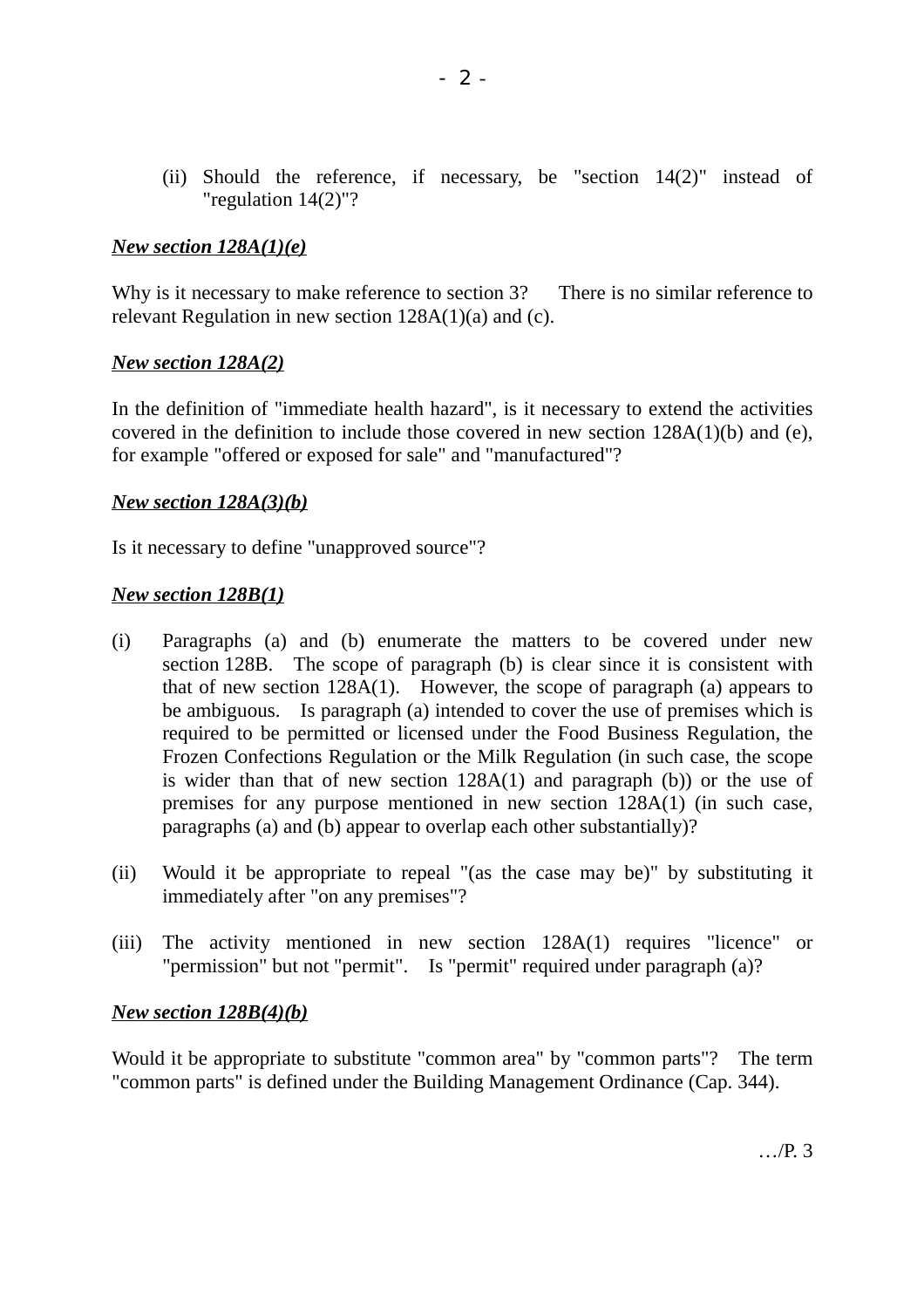### *New section 128B(6)*

Paragraph 11 of the LegCo Brief (File Ref.: EFB CR 10/8/7) mentions that the closure order could be lifted through application to the court by the Director, the owner or the occupier concerned. Would the term "any person having an interest in the premises" cover persons more than "the owner or the occupier concerned"?

### *New section 128C(1)*

Paragraph 12 of the LegCo Brief mentions that the power to close unhygienic food establishments would be exercised personally by the Director. Bearing in mind section 43 of Cap. 1 empowers a specified public officer to delegate, would it be appropriate to make it clear in the provision that the power is intended to be exercised personally by the Director alone?

### *New section 128C((2)(b)*

Is it appropriate to substitute "common area" by "common parts"? The term "common parts" is defined under the Building Management Ordinance (Cap. 344).

### *New section 128C(5)*

Is the term "any person having an interest in any premises" intended to cover "the owner or the occupier concerned" as mentioned in paragraph 11 of the LegCo Brief?

# *New FORM H*

- (i) Would it be appropriate to substitute "under the Public Health and Municipal Services Ordinance (Cap. 132) ("the Ordinance")" by "the Food Business Regulation, the Frozen Confections Regulation or the Milk Regulation"?
- (ii) In Note: 2, would it be appropriate to add "to which this order relates after it has come into force" immediately after "on the premises/in the vessel\*"?

### *New FORM I*

- (i) In paragraph (b), would it be appropriate to add "/vessel/that part of the vessel" immediately after "on the premises" (otherwise the asterisk is superfluous)?
- (ii) In Note: 2, would it be appropriate to add "to which this order relates after it has come into force" immediately after "on the premises/in the vessel\*"?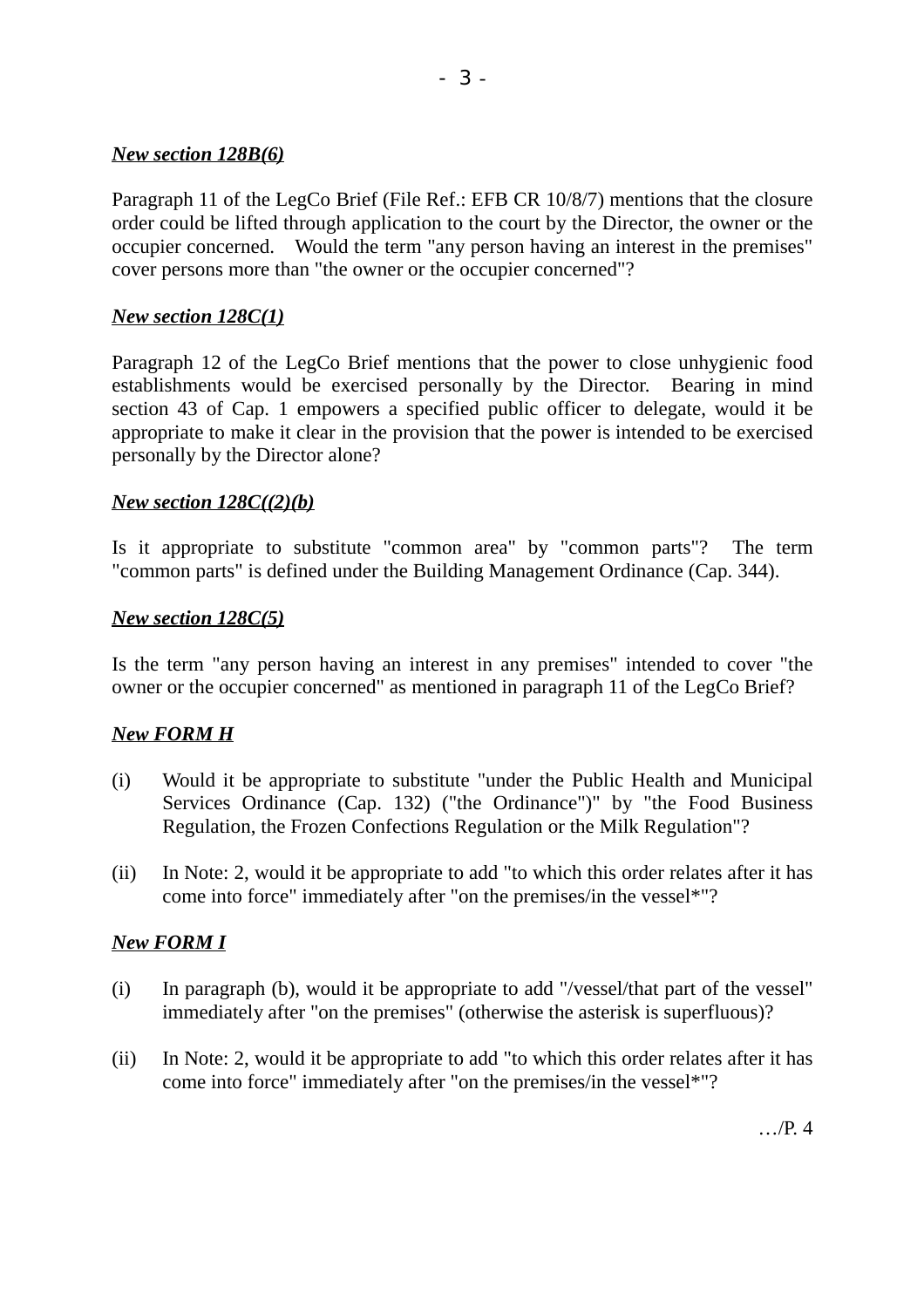*New FORM J*

In paragraph (b), would it be appropriate to add "/vessel/that part of the vessel" immediately after "on the premises" (otherwise the asterisk is superfluous)?

In facilitating us to report on the Bill to the House Committee meeting to be held on 2 March 2001, it is appreciated that your reply, in both languages, could reach us by *26 February 2001*.

Yours sincerely,

(Stephen Lam) Assistant Legal Adviser

c.c. DoJ (Attn: Mr SUEN Wai-chung, SALD) (Fax No. 2845 2215)

LA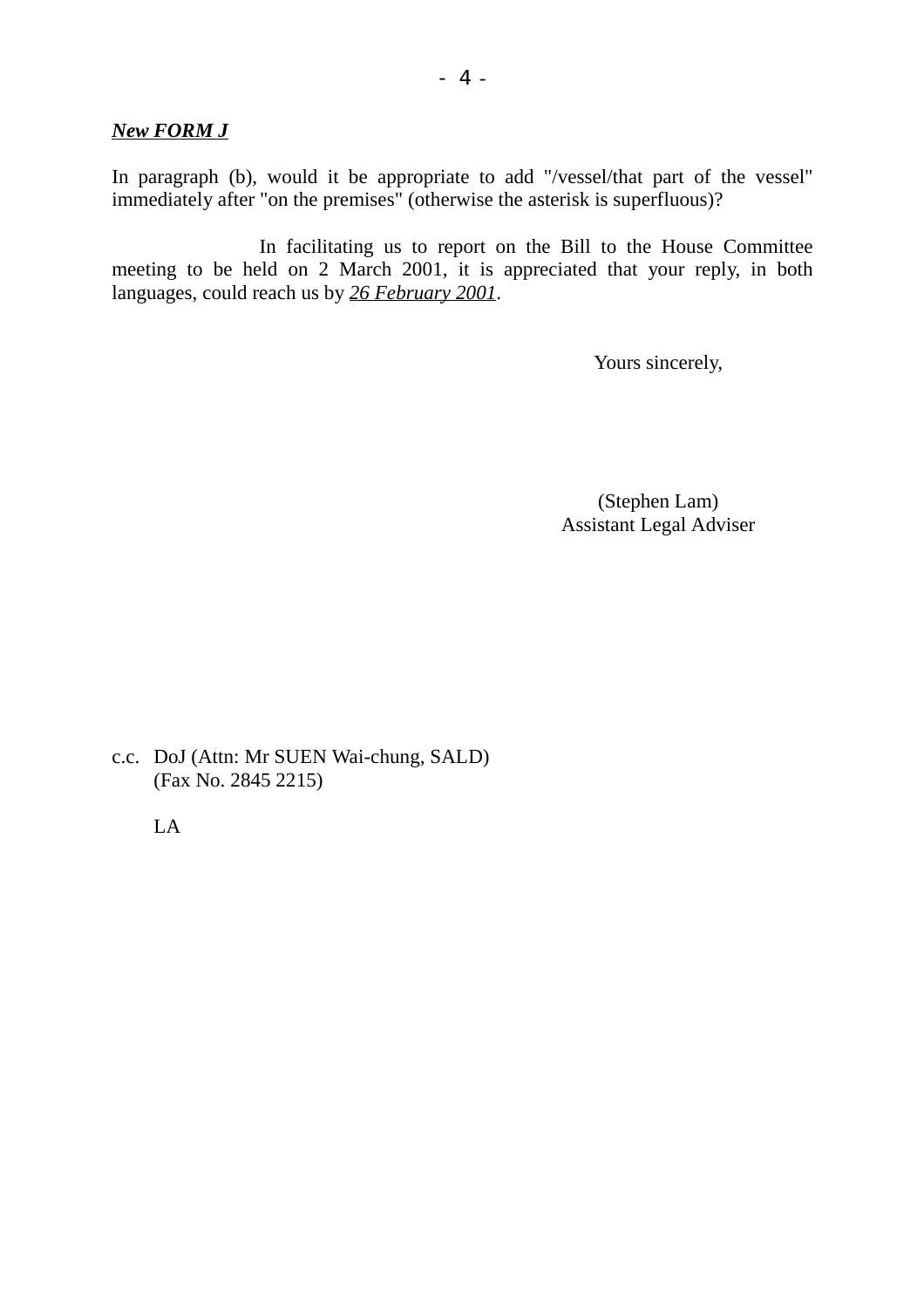**Annex II**

Mr Stephen Lam Assistant Legal Adviser Legislative Council Secretariat Legislative Council Building 8 Jackson Road Central

27 February 2001

Dear Mr Lam,

# **Public Health and Municipal Services (Amendment) Bill 2001**

Thank you for your letter of 21 February.

Our comments on the points raised in your letter regarding the legal and drafting aspects of the above bill are set out in the following paragraphs for your consideration.

### *(a)New section 128A(1)(b)*

The proposed scope of the Bill as set out in this section should be able to cover all premises to which we wish the section to apply. We have considered whether to expand the scope to cover " possess for sale or for use in preparation of any food or article for sale" as provided in section 30(1) of the Food Business Regulation, in addition to the present wording of "sale, offer or exposure for sale". We conclude that the present wording should be able to cover all the targeted premises of the Bill. However, in order to tally with the wording of section 30(1) of the Food Business Regulation, we are prepared to consider your suggested amendments and will discuss this further with our legal advisor and law draftsman during the scrutiny of the Bill at the Bills Committee.

# *(b)New section 128A(1)(c)*

The present wording of "premises used" should serve the purpose and we do not see a need for adding "or occupied". However, in order to tally with the wording of the Slaughterhouses Regulation, we are prepared to consider your suggested amendment and will discuss this further with our legal advisor and law draftsman during the scrutiny of the Bill at the Bills Committee.

# *(c)New section 128A(1)(d)*

(i) The reference to the section number makes it clearer as to what is meant by "a business as a milk factory". New sections  $128(1)(a)$  and (c) are different from this section as they refer to the requirement of being licensed under the relevant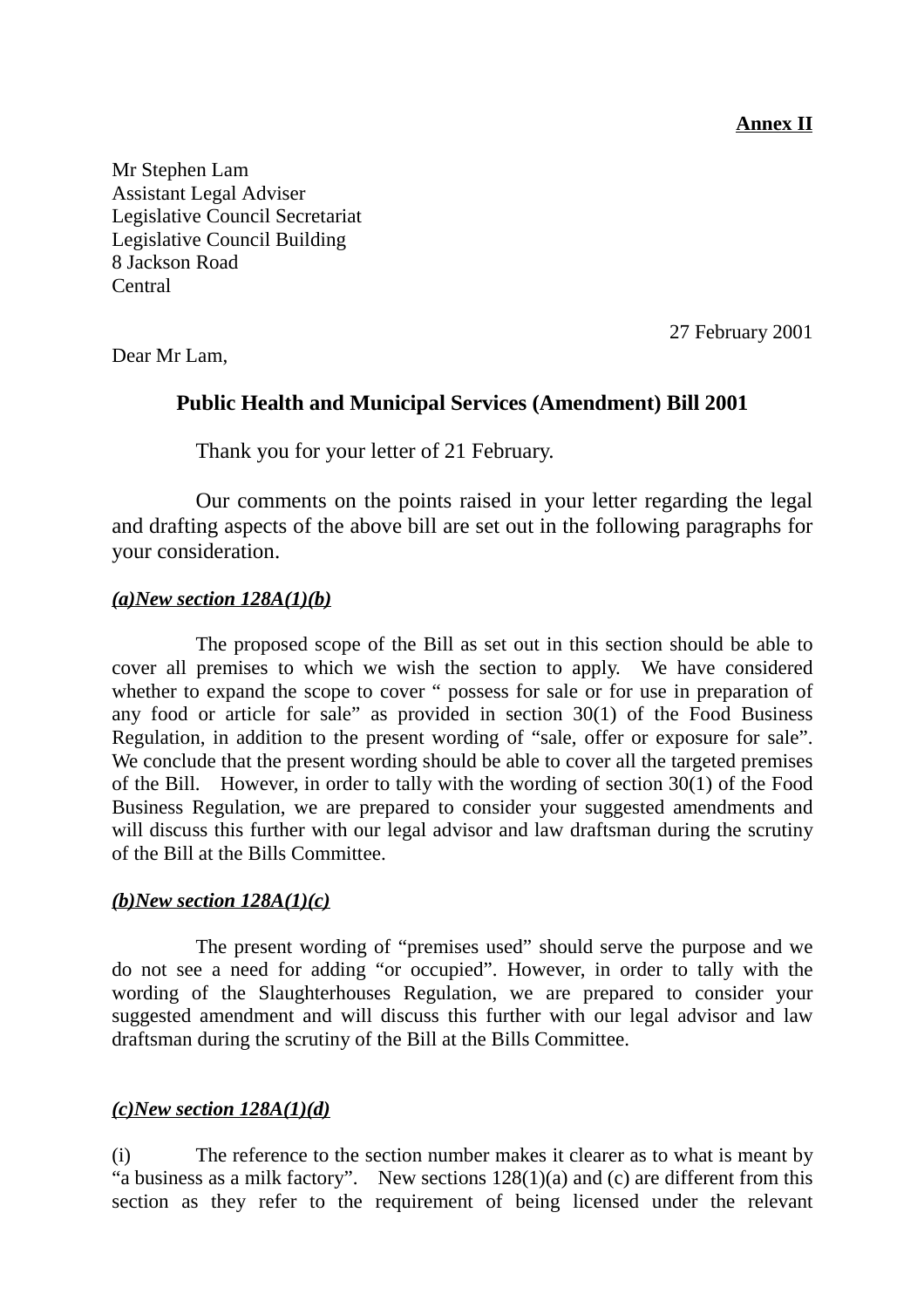Regulations. Those provisions are sufficiently clear for reference purposes.

(ii) The reference should be "section 14(2)" instead of "Regulation 14(2). We would consider a committee stage amendment to this effect.

### *(d)New section 128A(1)(e)*

Similar to  $(c)(i)$  above, the reference to the section number makes it clearer as to what is meant by "frozen confection". New sections  $128(1)(a)$  and (c) are different as they refer to the requirement of being licensed under the relevant Regulations. Those provisions are sufficiently clear for reference purposes.

### *(e)New section 128A(2)*

The present definition which covers "any food supplied from or handled or sold" is sufficiently wide to serve the policy intent. Such specific activities as "Offered or exposed for sale " and "manufactured" should have been covered by the definition. However, in order to tally with the wording 128A(1) (b) and (e), we are prepared to consider your suggested amendments and will discuss this further with our legal advisor and law draftsman during the scrutiny of the Bill at the Bills Committee.

# *(f) New section 128A(3)(b)*

It is one of the licensing requirements for food establishments to use water from a source approved by the Director of Food and Environmental Hygiene (e.g. water from the public mains). For food establishments located at areas where no public mains are available, the Director will stipulate the requirements for filtering and disinfecting the water having regard to the source(s) available at the site. There may be technical difficulty in defining this term and we prefer to maintain some flexibility by not having a legal definition.

### *(g)New section 128B(1)*

(i) Paragraphs (a) and (b) are so worded to avoid any argument as to whether a particular activity is or is not a "use". Paragraph (a) covers the scenario of the "use of premises" while paragraph (b) covers activities like "supply" or "manufacture".

(ii) Your suggested amendment is agreed. We will consider moving committee stage amendments to this effect.

(iii) In practice, written permission from the Director of Food and Environmental Hygiene is either in the form of an endorsement on the relevant licence or a specific written "permit" (see attached sample). To avoid unnecessary argument, the word "permit" should be retained. You may also wish to note that there are references to "permit" in section 5 of the Milk Regulation (heading and section 5(2)) and section 5 of the Frozen Confections Regulation.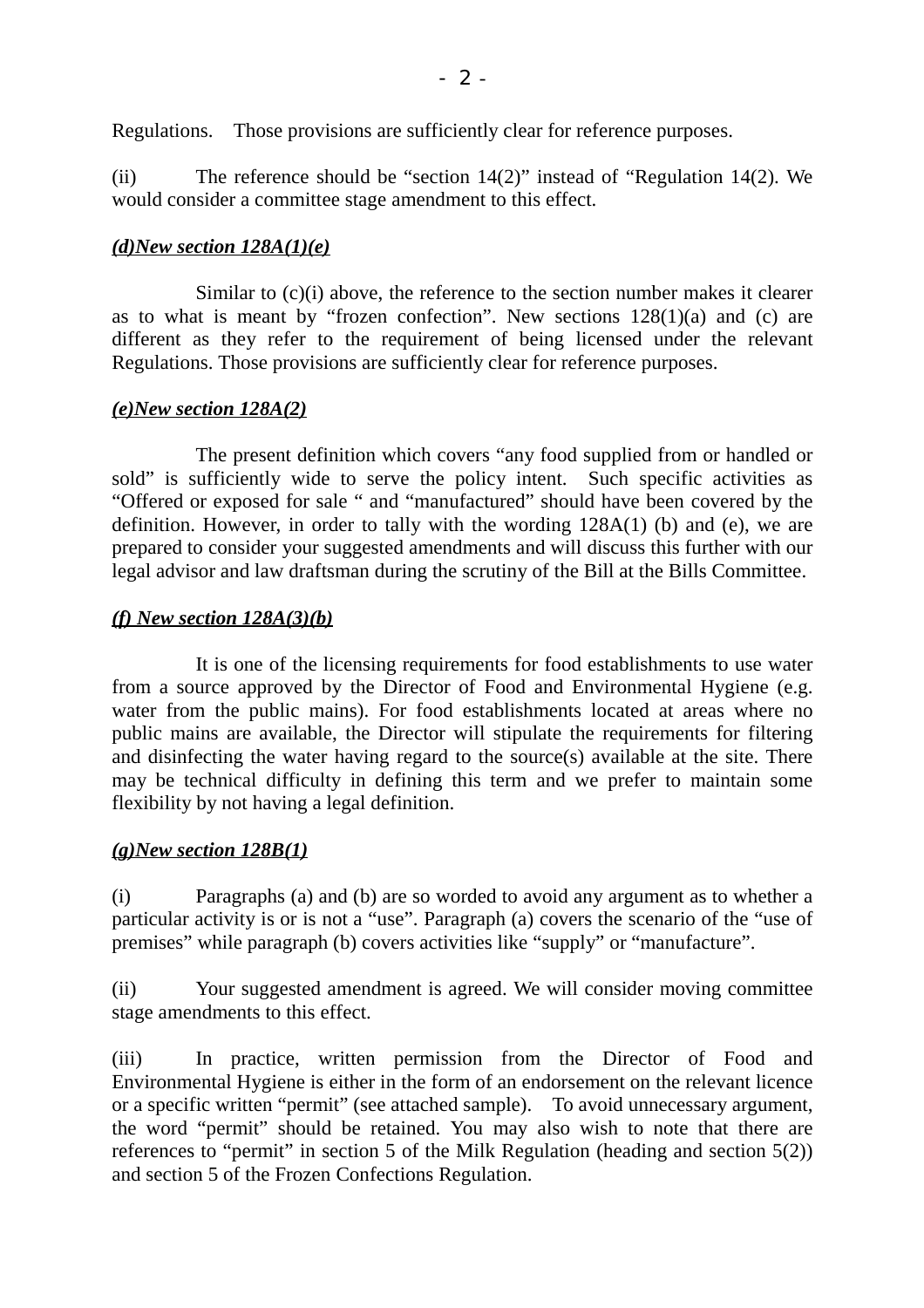#### *(h)New section 128B(4)(b)*

"Common area" is sufficiently clear in the present context. You may wish to note that "common area" has also been used in the Air Pollution Control Ordinance (Cap. 311) and the Fire Safety (Commercial Premises) Ordinance (Cap. 502).

### *(i)New section 128B(6)*

The term "any person having an interest in the premises" covers persons more than "the owner or the occupier concerned". While the owner or the occupier would be the most likely parties to make application to the court to lift the closure order, we need to cater for situations where an application may be filed by a person other than the owner or occupier of the premises, say, by prospective occupier, the heir entitled to the estate if the owner is deceased or the creditor/mortgagee/liquidator concerned.

#### *(j)New section 128C(1)*

Having regard to the possible impact of an immediate closure order on a food establishment, in the LegCo brief, we thus want to bring out an important point that such power would be exercised by the Director as against a health inspector during their regular inspection. However, we do not see the need to impose any legal restriction on the Director's power having regard to Cap. 1.

### *(k)New section 128C(2)(b)*

See (h) above.

### *(l)New section 128C(5)*

See (i) above.

#### *(m)New Form H*

(i) The current wording in the bill follows that of section 128. We believe that this is an easier and sufficiently clear expression in this context.

(ii) The context has made it sufficiently clear about which premises the note is referring to. Moreover, it is an offence to remove or deface a copy of the closure order affixed to any premises/vessel even before the closure order comes into force and it is therefore not appropriate to add "after it has come into force".

#### *(n)New Form I*

(i) Your suggested amendment is agreed. We will consider moving committee stage amendments to this effect.